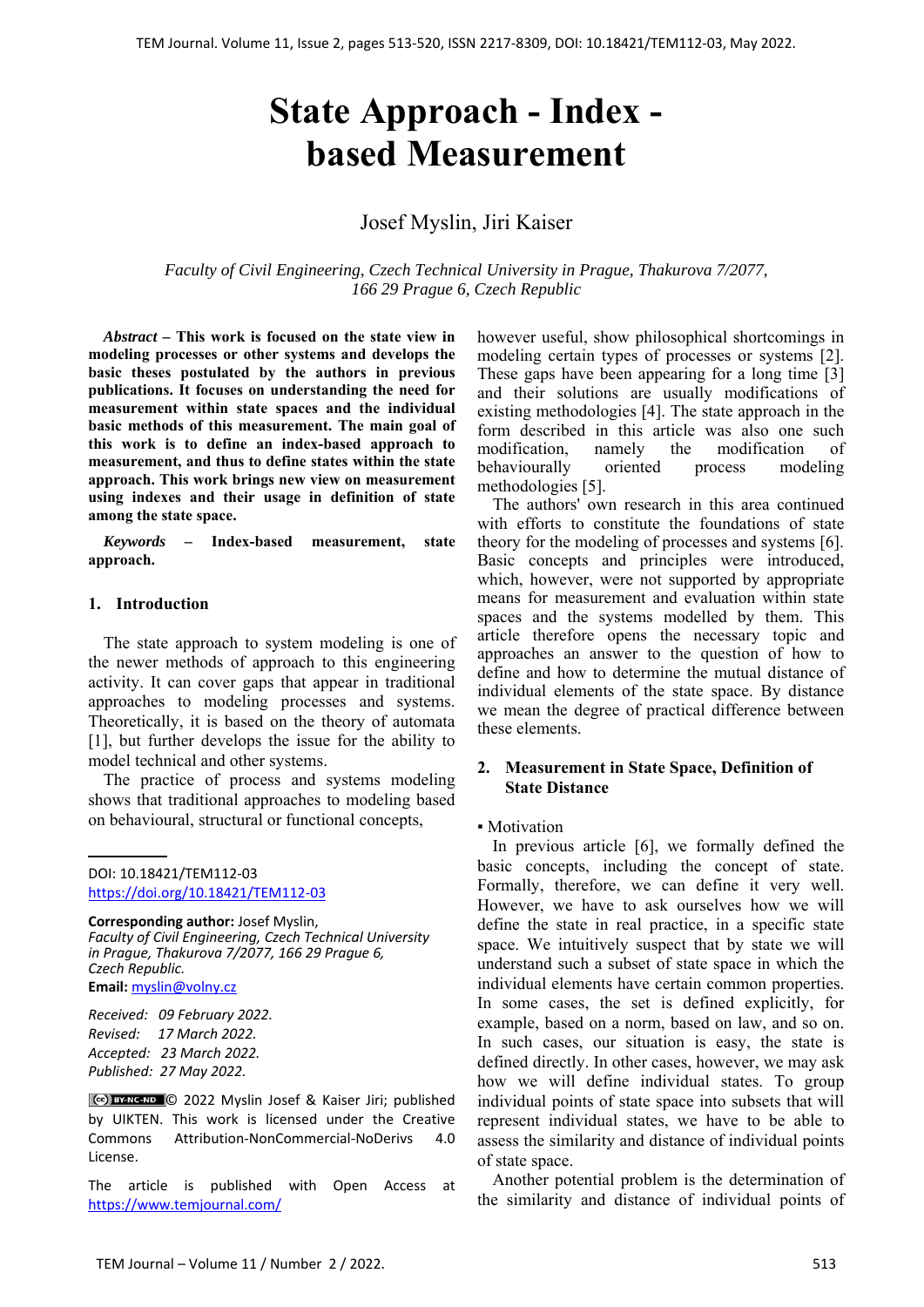state space, especially regarding the transition between individual points of state space, regarding the comparison of individual real situations or regarding the need for statistical evaluation (e.g., cluster analysis methods [7]).

#### ▪ Intuitive concept of distance

It is therefore necessary to introduce a formal definition of how we will understand the distance (difference) between two points of state space. Obviously, there is no one way and different methods of understanding distance (difference) will be suitable for different purposes. Given how the state space was defined - i.e., as an n-dimensional space of possible values of definition variables - we can intuitively try to introduce the distance between two points of this space as a common Euclidean distance [9] in the Cartesian coordinate system - see Figure 1.



*Figure 1. Intuitive Euclidean distance* 

So, distance between two real situations (between two points of state space) can be defined in this way (assuming the existence of state space S with definition variables x1, x2 and real situations RSA, RSB from S).

$$
D(RS_A, RS_B) = \sqrt{(x_{1A} - x_{1B})^2 + (x_{2A} - x_{2B})^2}
$$

for two-dimensional state space. For the general ndimensional state space, the general n-dimensional relation for the Euclidean distance will be used:

$$
D(RS_A, RS_B)
$$
  
=  $\sqrt{(x_{1A} - x_{1B})^2 + (x_{2A} - x_{2B})^2 + \dots + (x_{NA} - x_{NB})^2}$ 

This way of introducing the distance between two points of state space is simple and easy to understand, but unfortunately it presents several fundamental problems that can appear when describing a real system. One of them is that the distance between two points of state space in the form of a simple Euclidean distance can only be introduced on an orthonormal state space. For simplicity, we understand the state space strictly as an n-dimensional Cartesian space - this guarantees us the orthogonality of the state space as one of the conditions of orthonormality [10]. The second condition is the unit size of the base vectors, which in our case can be simply understood as a condition of identical units on all axes of the state space (of size 1). If the definition properties of the state space are a description of the same quantity (for example, length, mass, etc.), then the condition sufficient for the orthonormality of the state space will be the fact that we express the individual definition properties in the same units. The problem occurs in the case of unequal quantities, because then there may be (and is) a situation where the individual definition properties are not comparable. We can see Figure 2 the Euclidean distance between RS1 and RS2 and between RS2 and RS3 in this case is the same. However, the question is whether in the case of different quantities of definition properties (weight and height) the Euclidean distance can be used in this way at all - i.e., whether the difference between 1 cm and 1 kg is the same. At first glance, it is evident that such an interpretation is quite problematic, even though it is not possible to unambiguously determine the unit in which we measure distance.



*Figure 2. Problems with distance* 

#### **3. Transformation of Definition Properties**

In some cases, the incompatibility of defining quantities can be removed and the Euclidean distance (or another method of distance definition) of individual points of the state space can be introduced in the state space, as described in the previous paragraphs. A necessary condition is that we can philosophically define this notion of distance and its meaning in each situation - but this is an aspect that has to be decided by those who assess the system.

If the only problem of the considered system is the fact that the individual definition properties of the state space are different quantities, but we can imagine their transformation so that we can then claim that their unit changes are comparable, we can introduce the following transformation:

$$
\overline{x_n} = f(x_n)
$$

where  $\overline{x}_n$  is nth transformed definition property. The condition for introducing such a transformation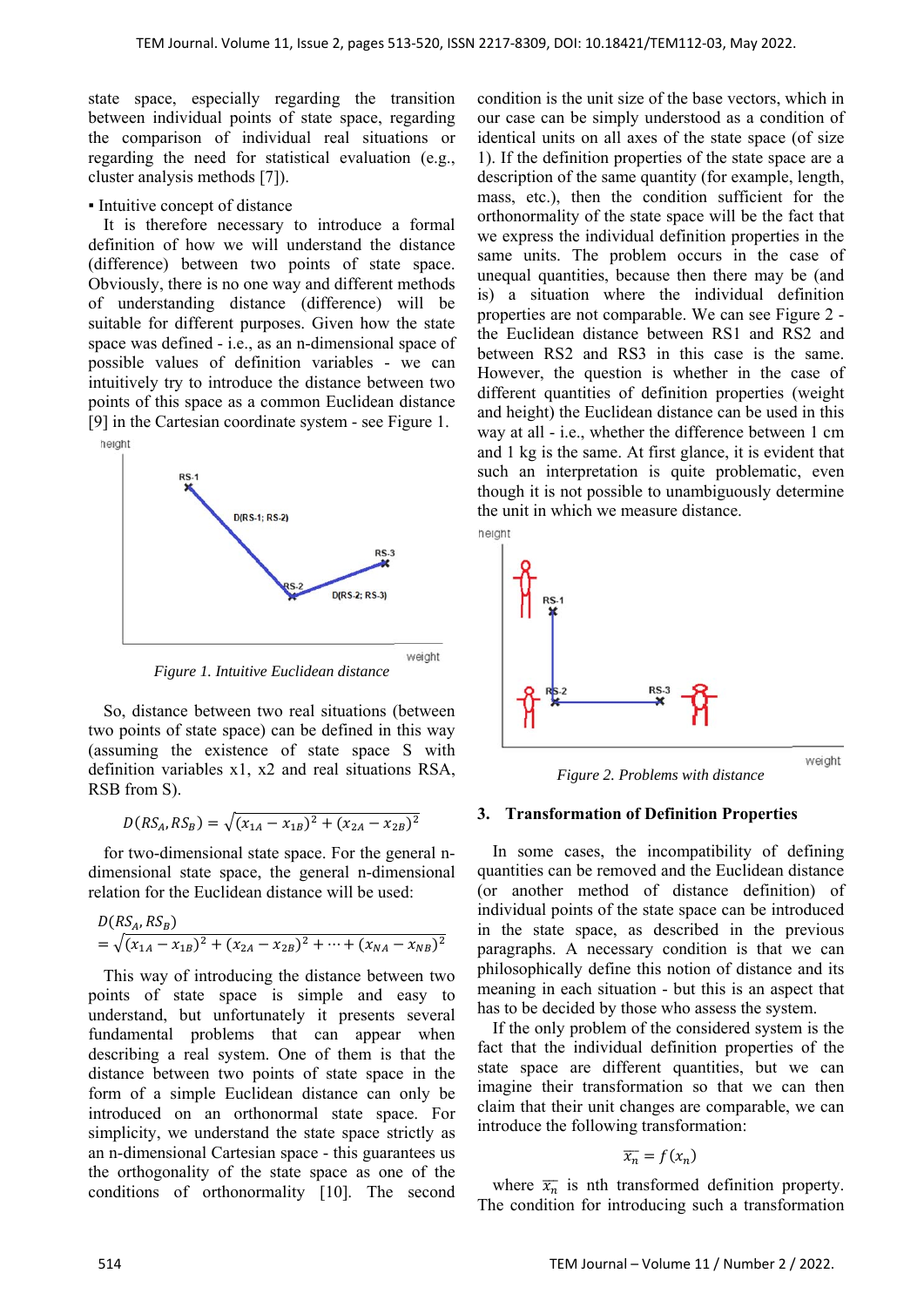is the existence of a function f on the whole domain of the nth definition property. However, it is important to perceive that the transformation function also transforms the units in which the quantity is expressed, which means that the transformed defining property can no longer be understood in the original units (kilograms, meters, etc.), but as a dimensionless quantity. It is then necessary to understand all dimensional properties as dimensionless - where we do not want to perform a transformation, we will consider the transformation by a unit function. By converting all quantities to dimensionless, we technically achieve that all definition properties are described in the same way.

#### **4. Index on State Space**

In some cases, however, we find that the very principle of Euclidean distance for a given state space does not make sense, and therefore does not make sense to consider transformations of definition properties at all. This is, for example, the case of two-dimensional state space mentioned by us, where the definition properties are height and weight. In such a case, we have to look for other means that will allow us to overcome the incompatibility of definition properties. One possibility is an index, which we will understand as follows:

$$
I_S = f(x_1, x_2, \cdots, x_N)
$$

Where S is state space and  $x_k$  are definition properties. The condition for introducing this index is the existence of a function f on the whole state space. The index therefore replaces the definition properties with a single number. This number is dimensionless and is obtained based on a function of n variables, which are the defining properties of a given state space. It is obvious that the quality of the representation of the properties of a state space element by this index depends on the appropriate construction of the indexing function. It has to describe in an appropriate way the interrelationships and connections between the definition variables. As an example, we can mention a common index, which is used in the state space described by us (weight, height) - it is the so-called body mass index (BMI), which is defined as

$$
BMI = \frac{weight}{height^2}
$$

This index makes it possible to compare individual elements of the state space (but also individual persons and the real situations defined by them) – see Figure 3.



*Figure 3. Body mass index* 

It is also important to understand that any number of indexes can be defined on a given state space, with each index indicating a state space element in a different way. The index is therefore strictly dependent on the context, so even an index that is very suitable for one problem may prove unusable for another problem.

## **5. Use of Index-Based Distance in State space**

If we have a defined distance in the state space (i.e. if we can determine how the individual points of the state space differ in a given sense), either by standard Euclidean distance, Euclidean distance in dimensionless transformed state space, index or other methods (methods described in this article is far from an exhaustive list), we can tell many facts about state space and real situations.

▪ General

For example, it is possible to make a real comparison of two or more real situations, or to assess the difficulty of the transition between them. The possibility of comparison is a necessary condition for the possibility of statistical evaluation, or for performing various analyses, such as cluster analysis [8].

Finally, it should be noted that the term distance can be used for the definition of individual states. As already mentioned, the state can be defined explicitly i.e., on the basis of some external stimulus (legislation, decision), but we can also define it precisely on the basis of distance or otherwise conceived evaluation. By state we mean a set of points of state space that satisfies the given criteria (distance from a point, index value, etc.). Again, however, it has to be stated that even the best set measurement methodology will not work without knowledge of the system we are trying to model. The state, if it is to have meaning and a real image in the modeled reality, has to be based on knowledge of the system.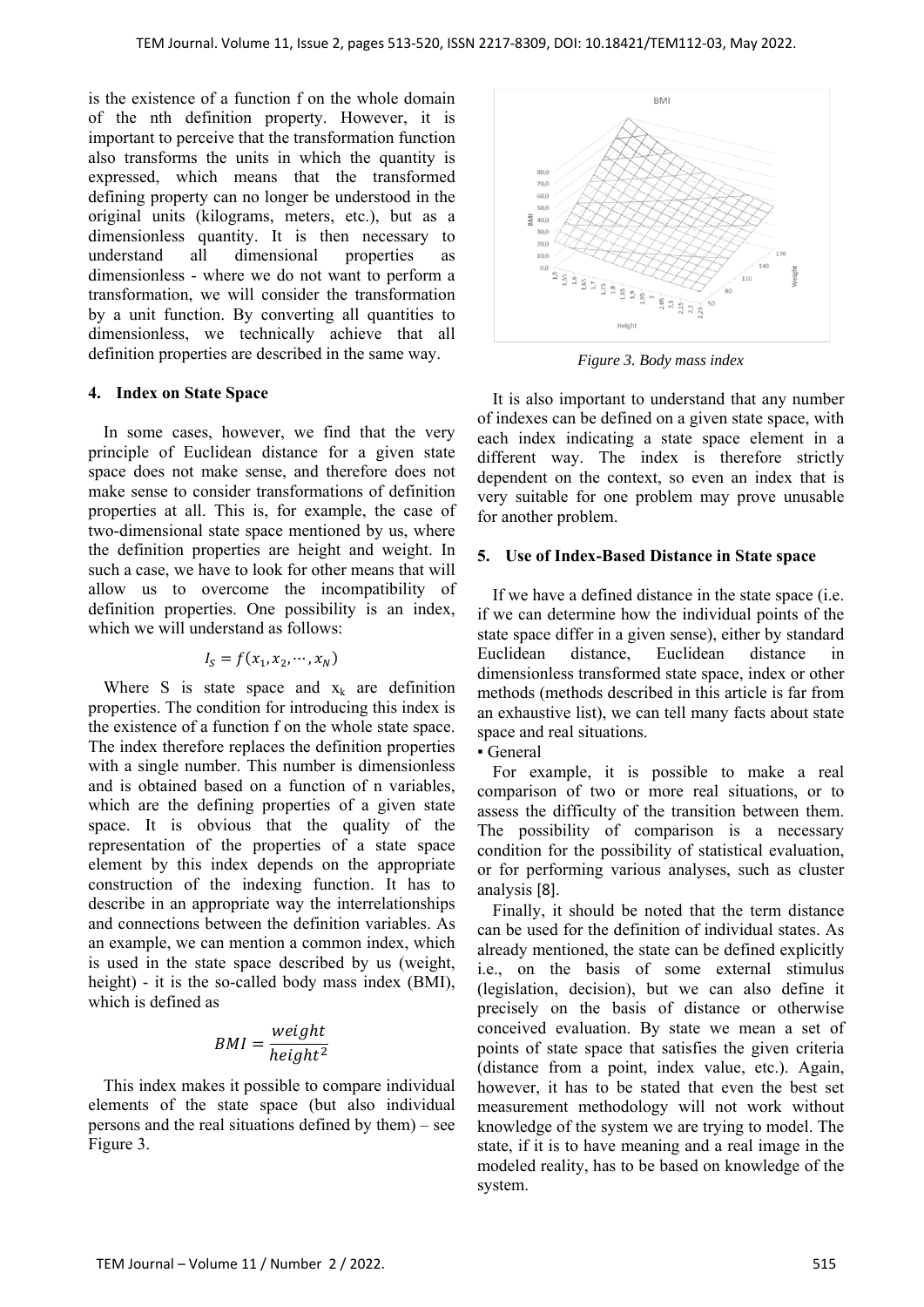#### ▪ Index-based state distance

So far, we have understood the concept of distance in terms of length, either directly i.e., as the actual length of the "route" between two points of the state space, or indirectly, as the length between two points in the state space graph. Indices allow us to introduce another way of looking at distance, namely distance in terms of similarity. We will not determine the distance in the physical sense, in terms of length, but in terms of differences in index values. In other words, within state space, two points may be far apart, but their distance (in the sense of similarity, in the sense of close index values) may be very small or even zero.

For example, on the already mentioned map, two places can have the same temperature, and thus have zero distance within this index (temperature index). This is said as follows - we have introduced a temperature index, because temperature is what we want to characterize a given place (a given element of state space). Therefore, if two places have the same temperature, they are equivalent for us in this view. Similarly, we are introducing BMI (Body Mass Index) to compare individuals with different heights and weights - in this case we are interested in body mass, and here it is possible that in this parameter the dwarf and the giant will have the same value. Thus, their distance in terms of body mass will be zero, because body mass will be the same. If we were to prove these zero distances in practice, try to imagine that different people come to the doctor's office - the doctor finds out their BMI and makes a recommendation accordingly. The mentioned giant and the dwarf (they have the same BMI) will receive the same recommendation - to stay on the given weight, increase body weight, reduce body weight.

Two remarks have to be made on the concept of distance in the sense of the similarity of the values of the index. The first concerns a certain discomfort in use - this discomfort results from the fact that we usually perceive the concept of distance in the already mentioned sense of length, which is understandable and intuitive. It should be noted that in most state spaces, there are no definition properties having an aspect of length at all, and that length appears only virtually in a possible state space graph. For this reason, it will not be a problem to get used to the perception of distance in terms of the similarity of the index value. The second remark then says that the distance is strictly tied to a given index when changing the index, the distances (similarities) will be completely different and there is no doubt that many pairs close within one index will be very far within the other index. For example, two places may have the same temperature but completely different pressures.

So, we can define the simple distance of two real situations in state space based on the index as follows

$$
\mathfrak{D}_{\sigma}(RS_1, RS_2) = |\sigma(RS_1) - \sigma(RS_2)|
$$

where  $\sigma$  is selected index. We use absolute value to ensure the commutativeness of the operation. The distance is expressed in units of the index. We speak of a simple distance because it is a simple difference between the values of the index, considering neither the characteristics of the index nor the characteristics of the course of the index, which may not be linear between two points of state space. We can cover some characteristics of the index by subtracting the transformed values instead of simple index ranks, for example within a logarithmic scale. Then the formula would look like this.

$$
\mathfrak{D}_{\sigma}(RS_1, RS_2) = |log(\sigma(RS_1)) - log(\sigma(RS_2))|
$$

or general

$$
\mathfrak{D}_{\sigma}(RS_1, RS_2) = |f(\sigma(RS_1)) - f(\sigma(RS_2))|
$$

where f is transformation function. As an example, we present the following map on Figure 4, which describes the ordinary world as a state space, the index being the altitude, which assigns each point of the state space an altitude from sea level. In the excerpt from the map, we have two real situations (i.e., two places where we can be), these are named High-mountain and Low-mountain.



*Figure 4. Part of a fictive map* 

$$
\sigma(RS_1 - High mountain) = 4544 m
$$
  

$$
\sigma(RS_2 - Low mountain) = 4371 m
$$

Then we can express the distance of two real situations (two vertices) in the concept of altitude index as follows

$$
\mathfrak{D}_{\sigma}(RS_1, RS_2) = |\sigma(RS_1) - \sigma(RS_2)|
$$
  
= |4544 - 4371| = 173 m

However, it should be noted that the actual "height profile" of the area is approximately as shown in Figure 5. A simple distance solves only the absolute difference - in many cases, this simple distance is sufficient, if not, it is necessary to choose more complex indicators that also consider the course of the path between two real situations within the state space.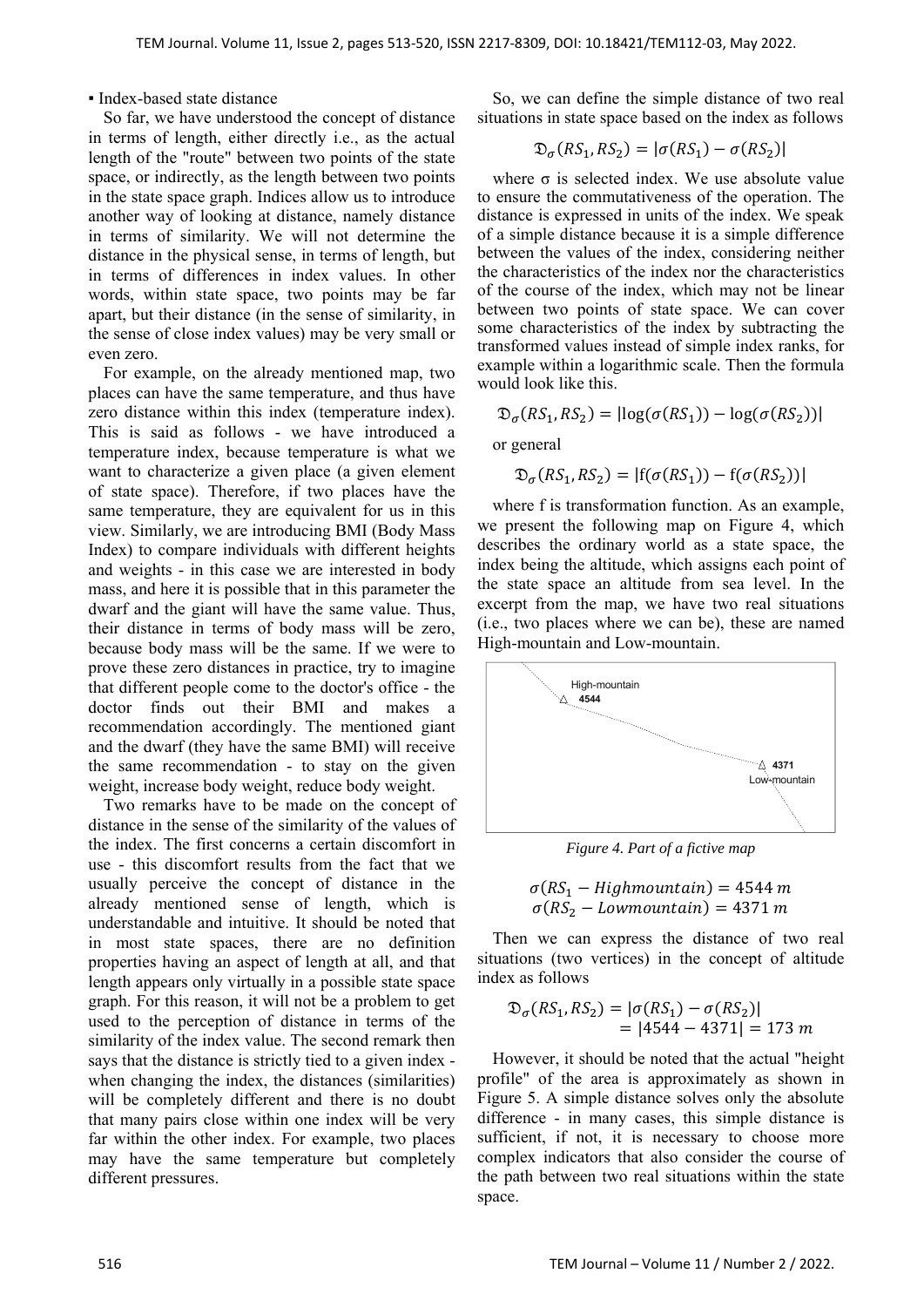

*Figure 5. Fictive height profile* 

For more detailed information not only about the simple distance within a given index, but also about the structure of the state space, we can successfully use isolines.

#### ▪ Index-based isolines

We can understand the index as a very reasonable and relatively easy-to-use tool. The index assigns one value to each state space point, which greatly simplifies the understanding of the situation within the state space. If we can find a suitable index or a suitable index function, we can easily define the distance of individual elements of the state space.

As useful tool we can consider finding state space elements for which the value of a given index is the same - although these elements may be remote within the state space, they show some identity in terms of a given index. Here it is necessary to reiterate the need to introduce a meaningful and adequate index - only in this case does it make sense to compare the index and perceive it as a relevant indicator. As an example, we can mention a meteorological map - its basis is a standard map of a given area, in which the value of one of the meteorological quantities is marked - this quantity is an index of its kind, because for each point of state space (given by map coordinates) one number is assigned (meteorological quantity - temperature, pressure, ...).

The same value of the index (meteorological quantities) says that the two elements of the state space (world, maps) show similar natural conditions in the given sense - if, for example, we know that two places have the same temperature, we can deduce for example the simple fact that in these places we can choose similar clothes. Of course, experts in the field of meteorology use more sophisticated considerations about given natural events.



*Figure 6. Fictive geographic map with contour lines* 

For these considerations, it is often useful to find not two places with the same values, but whole sets of places that have the same index value. If we can connect these places into a curve, then we call this curve isoline - some isolines have their own specific names, for example isobars as curves connecting places with the same pressure, isotherms as curves connecting places with the same temperature, or contour lines as curves connecting places with the same altitude. Fictive map is in Figure 6.



*Figure 7. BMI chart with highlighted isolines – 3D view* 

In Figure 7 and Figure 8 BMI is shown as an example of real and practical index and its isolines. Of course, this approach can be used for any index only for indices that are not themselves directly physical quantities (temperature, pressure, height, current, etc.) it is necessary that the constructed index makes sense in the real world. However, this is a characteristic of the index itself - we have already reported on this necessary condition in the section focused directly on the definition and construction of index.



*Figure 8. BMI chart with highlighted isolines – top view* 

The use of isolines corresponds to the use of contour lines on a classical geographical map or the use of isobars on a meteorological map. Thanks to these lines, we have an easy visual overview of the structure of the state space (within the given selected index). We can estimate the gradient i.e., the degree of "rise" of the index - and thus, in a given sense, the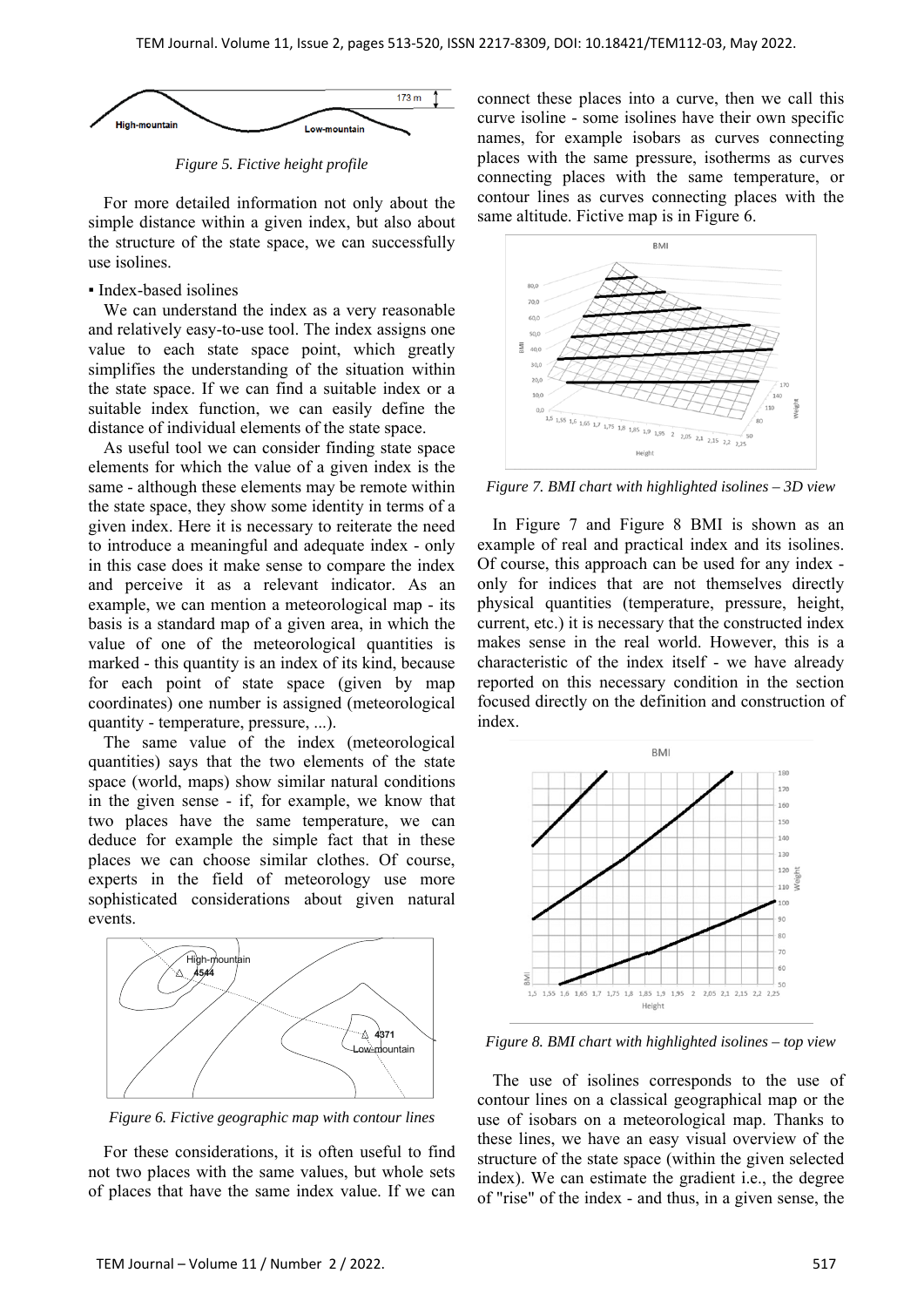difficulty of movement between individual points of the state space. An appropriately chosen index will then allow us to directly define states i.e., subsets of state space.

▪ Index-based state definition Recall that we define a state this way:

 $ST \subset S$ 

ST is any subset of basic state space S. The method of defining a given subset determining the state is arbitrary. It is therefore possible to define the state also based on defining the values of the selected index. The definition is

$$
ST \subset S; \ \forall x \in ST; x \in S \ \land \ \sigma(x) \in S
$$

where S is the definition set of the index. If we again use the already mentioned BMI index and we want to define the state as a space in which the index values are between 19 and 25, then the definition set will be as follows:

 $S = \langle 19; 25 \rangle$ 

the corresponding state will then look as shown in Figure 9.



*Figure 9. Index based defined state* 

Such a state can be (and in practice we do) called the state "normal weight in relation to height".

The definition set of the index for the state definition can be completely arbitrary, and Table 1 shows the basic variants. Of course, other variants may appear depending on the needs of the practice however, it is necessary to realize that for practical use it is necessary that both the index itself and the defined state have a practical content and meaning.



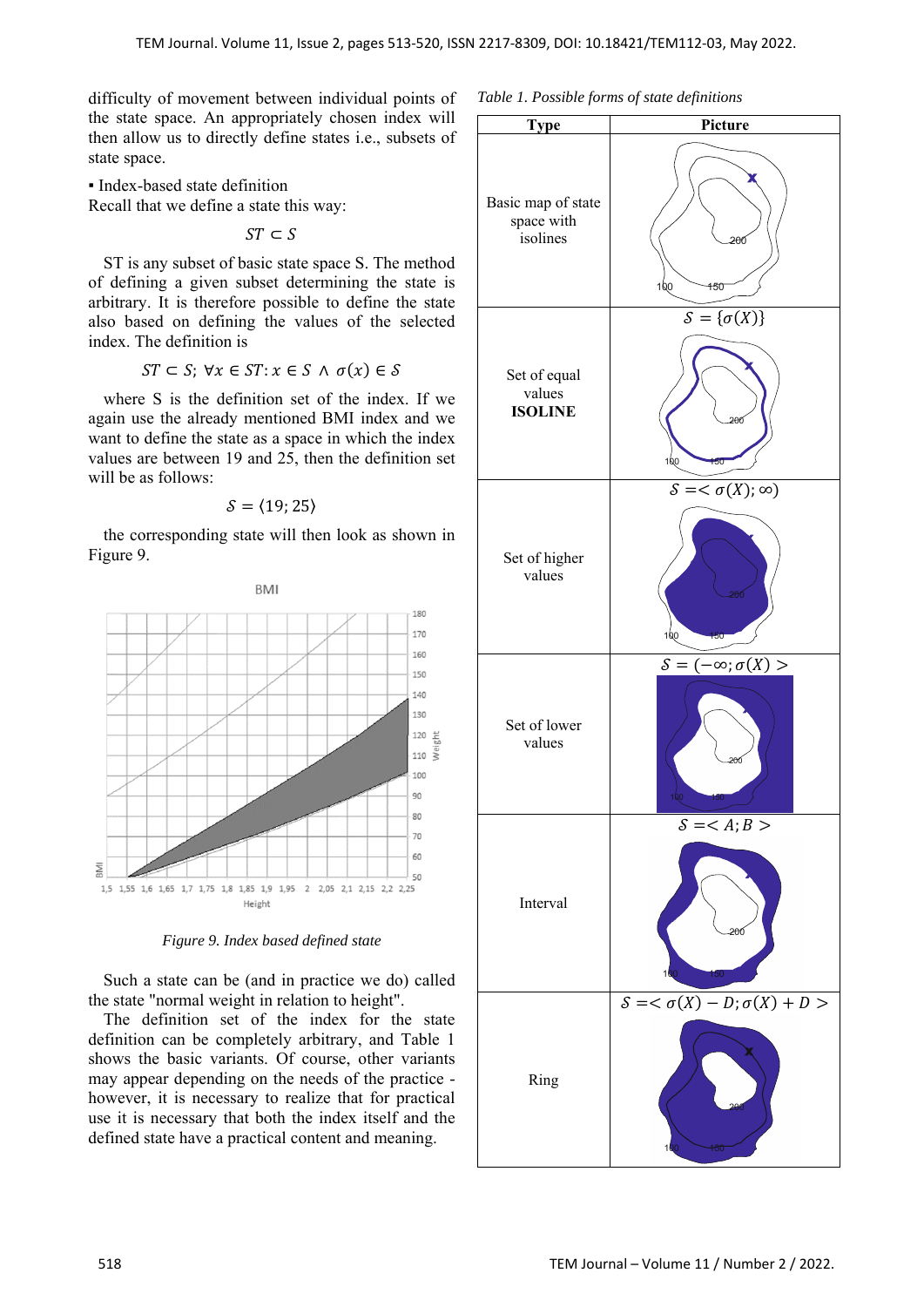The states defined in this way can then be used for other activities within state-defined approaches, for example for modeling transitions between states or for further measurements using, for example, more advanced mathematical methods (for example, differential or integral calculus or statistics).

## **6. Discussion**

It follows from the text (and especially from practice) that the two basic problems of the state approach are the definition of states and measurements within the state space. Both problems often result from the incommensurability of defining quantities, where it is difficult to work with often diametrically different types of quantities. Of course, these reasons are not the only ones, but they are undoubtedly crucial.

The ability to compare different elements of the state space i.e., the real situation within the state space is crucial. In the previous text, we showed as an example the state space defined by the weight and height of a person. The question then was whether the individual could be compared. In the basic concept of state space, such a comparison is relatively difficult - however, the situation changes fundamentally when using the index. The index reduces the values of individual definition variables into one numerical value, which can then be compared with other values of the same index. Each element of the state space is thus further described not by n-tuple of values (as already mentioned, often difficult to compare - height / weight), but by a single number, an index.

## • Index quality

However, another question arises - is there a single index above a given state space or is there a larger number of indexes? If we focus on the definition of an index, which speaks of the fact that the index is a function of the definition values of the state space, then it follows from the logic that there are an infinite number of possible indexes over a given state. Of course, deciding how to construct an index function is not easy. We start from two basic aspects.

The first is the question to which index should provide an answer. The value of the index tells us what the given element of the state space is - but the context is very important. If we used the BMI (body mass index) index as an index in the height / weight state space, then we asked the question what the ratio of weight and height is, or how does a person's height correspond to that person's weight. From this point of view, we can state that two people can be comparable, even though their heights and weights are diametrically different (for example, both people may be slim or obese). In another context, however, these people are not comparable, and we will use a

different index for this different context. Within this context, we have to identify the basic approach to constructing an index function definition. Thus, for example, the BMI index is constructed as a ratio of mass and height (now we do not solve multiplicative or power factors), other indices may be constructed as summation, multiplicative, logarithmic, etc.

The second factor is the experience and knowledge of state space as a description of part of reality. There is no doubt that the first attempt to construct an index may not lead to the definition of such an index, which is well suited as a tool for comparing state space elements. If we construct an index that describes whether a person is slim or obese within the state space height / weight, it is evident that we have to compare the values of these defining properties, i.e., that it will be a share index. But it is not clear whether we should use, for example, multiples or powers of the values of individual fields. Here, the experience and knowledge of state space best serve as a description of a part of reality.

▪ Index construction

It follows from the above that it is basically impossible to construct a quality index without a well-answered question of what the index should tell us and in what context we want to use it. And, without knowledge of state space, without knowing how the defining variables relate to each other.

If we were to think about the mentioned BMI index, then we have already agreed that it will be a ratio index. However, if we only divided the weight by height, we would not get completely correct values. The reason is that height and weight cannot grow in the same way - if one person is half as tall, he will certainly be (at the same body proportions) more than half as heavy. Height increases linearly, but the corresponding mass increases approximately to the square of the square - see Figure 10. This relationship between weight and height is the reason why in the formula for calculating the index, the height in the denominator is raised to the power of the second.



*Figure 10. People with the same proportion versus people with different proportion* 

After constructing the index, it is also appropriate to verify it in practice - ideally on the elements of the state space, which we intuitively understand as comparable (in the given context). Despite all such